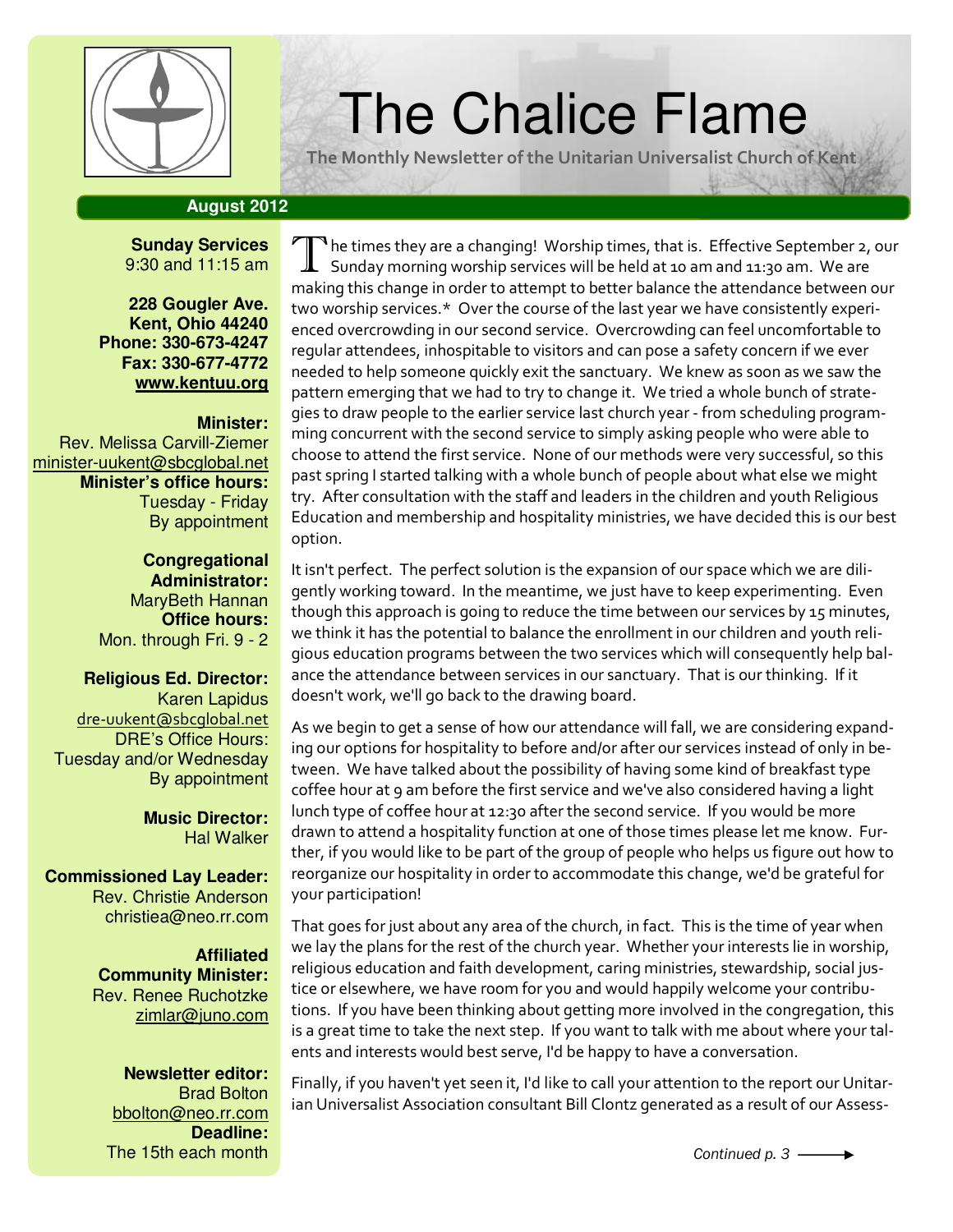#### **Upcoming Sermons**

#### 29 July - 10:30 only The Paradox of Pluralism

#### Christie Anderson and Worship Associate Kristina Spaude

The interfaith movement struggles with the paradox of emphasizing unity while understanding and honoring the extensive diversity of different religions. This dynamic is present in UU congregations as well. We will explore the challenge of religious pluralism in a global sense and within our UU congregations.

5 August - 9:30 and 11:15 Second Coming Worship leaders Saul Flanner and Kathy Walker

#### 12 August - 9:30 and 11:15 New Light Breaking Through

#### Rev. Melissa Carvill-Ziemer and Worship Associate Joel Slater

Can Unitarians have transcendent experiences? At one point in our history that question was hotly contested. The pillars of the Unitarian church understood ours as a tradition firmly rooted in the wisdom of the Bible interpreted through the lens of reason. This, for them, was the source of religious authority. The Transcendentalists argued that there were other sources of authority – namely the personal moments of transcendence experienced by individuals. This morning we'll explore that debate and the impact it had and still has on our living tradition.

#### 19 August **Moments of Transcendence**

#### Rev. Melissa Carvill-Ziemer and Worship Associate Max Grubb

We speak often of our seven principles but not as frequently of our six sources. The first of our six sources speaks of "that transcending mystery and wonder . . . which moves us to a renewal of the spirit and an openness to the forces which create and uphold life." What is that all about? How does it happen? Is there anything we can do to make ourselves open? This morning we will reflect upon and celebrate moments of transcendence.

26 August - Ingathering Transcendent Play Rev. Melissa Carvill-Ziemer, Director of Religious Education Karen Lapidus and Worship Associate Eric Van Baars

The essayist Diane Ackerman speaks of transcendent play – a form of play which she says we humans need in order to feel whole. I am taken with this idea of play as a pathway to transcendence. What is that path like and how can we take it? These are the questions that will guide us this morning as we gather for our annual multigenerational Ingathering Service. If you have been away this summer or if your summer routine has kept you from attending church regularly, consider this your invitation to return.

This is our Ingathering service. Please bring a little vial of water and a bit of earth with you to this service if you would like to participate in our annual ritual of gathering water and soil. If you can, consider bringing the water and earth from a place where you lost yourself in the joy of play this summer.



Kevin Richards played all the music for a July service. Kevin runs Roots of American Music, a private outreach school that sends musicians to Cleveland schools to teach about early American music. Private music lessons are also offered.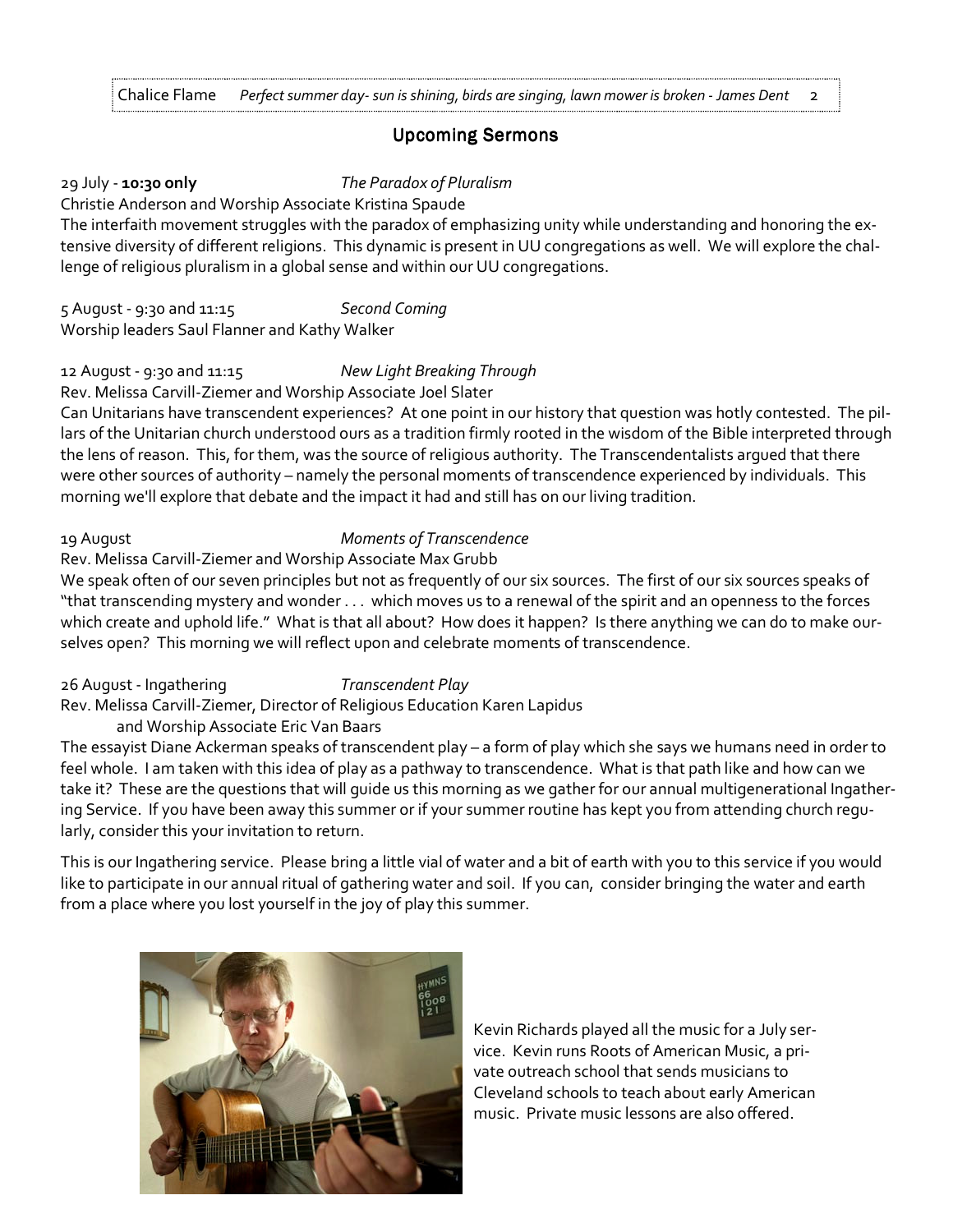Chalice Flame Perfect summer day- sun is shining, birds are singing, lawn mower is broken - James Dent 3

### What I Love About Summer Institute

am writing this just a few days after returning home from the Ohio Meadville District's Summer Institute still enjoying the warm embrace of approximately 600 other UU's including nearly eighty from our church. Summer Institute is a major annual event in my life and I have been attending every year since 1990. Each year I continue to be amazed by the influence of this event. I love so many aspects of SI, but these are the rewards I am thinking about this moment:

We worship as a community twice a day. Admittedly, I do love spending my time in a worship experience, so SI in this regard, is a kind of Disney World to me. The morning worship and evening vespers ground the fun activities and guide us to appreciate the worth of our being together.

Summer Institute gives us the opportunity to have uninterrupted time together. Our time together as a church community is often spent providing program, administering the ministries of the church and in our Sunday morning experience. Being at SI with nearly 80 church members allows us to share other kinds of experiences and get to know each other in a more leisurely way.

Sharing SI adventures gives us a common story that binds us together.

I am not certain how many congregations were represented at Summer Institute this year, but probably at least 20 others from the OMD and beyond. Being with UU's from other congregations reminds us that we are not alone. We are part of a small, but proud faith tradition. In my opinion, it is important for our children and youth to experience this as they are so often the only Unitarian Universalist in their schools.

Most importantly, those of us who attend SI bring it back to our congregational life, so even folks from the UU Church of Kent who do not attend, benefit from it. The sense of community that is built at SI becomes a model for how we are as a community for the other 51 weeks of the year.

I am sure that my list is similar to the lists of others, but different, as well. That is one of the wonderful things about Summer Institute--there is something for everyone and everyone finds value somewhere there. In faith and with love,

Karen Lapidus, Director of Religious Education



#### From p 1

ment Weekend. This report identifies our strengths and lifts up areas that could benefit from improvement in our congregational life. As we prepare for our upcoming capital campaign to fund our expansion, we need to be diligently focused on making sure our congregation is functioning as well as it possibly can. We hope that every member of our congregation (and many of our friends) will read the report and participate in the conversations about what comes next. The Board of Trustees is hosting a chat with the congregation about this report on August 19 between our services. We'd love to have you attend. If you can't make it that day, you are also welcome to seek out any member of the board to offer feedback. This is going to be a big year for us at the UU Church of Kent. I am looking forward to seeing where it takes us!

In faith,

Meliosa

PS - During the service in which I collected your questions, someone asked whether we had considered adding a third service at a time other than Sunday mornings focused specifically on young adults. We have considered this and talked about it in some depth. Our conclusion is that we couldn't add a third service at this point without expanding our staffing. Since that would require financial resources, we are thinking it makes more sense to stay focused on our goal of expanding our space at this time.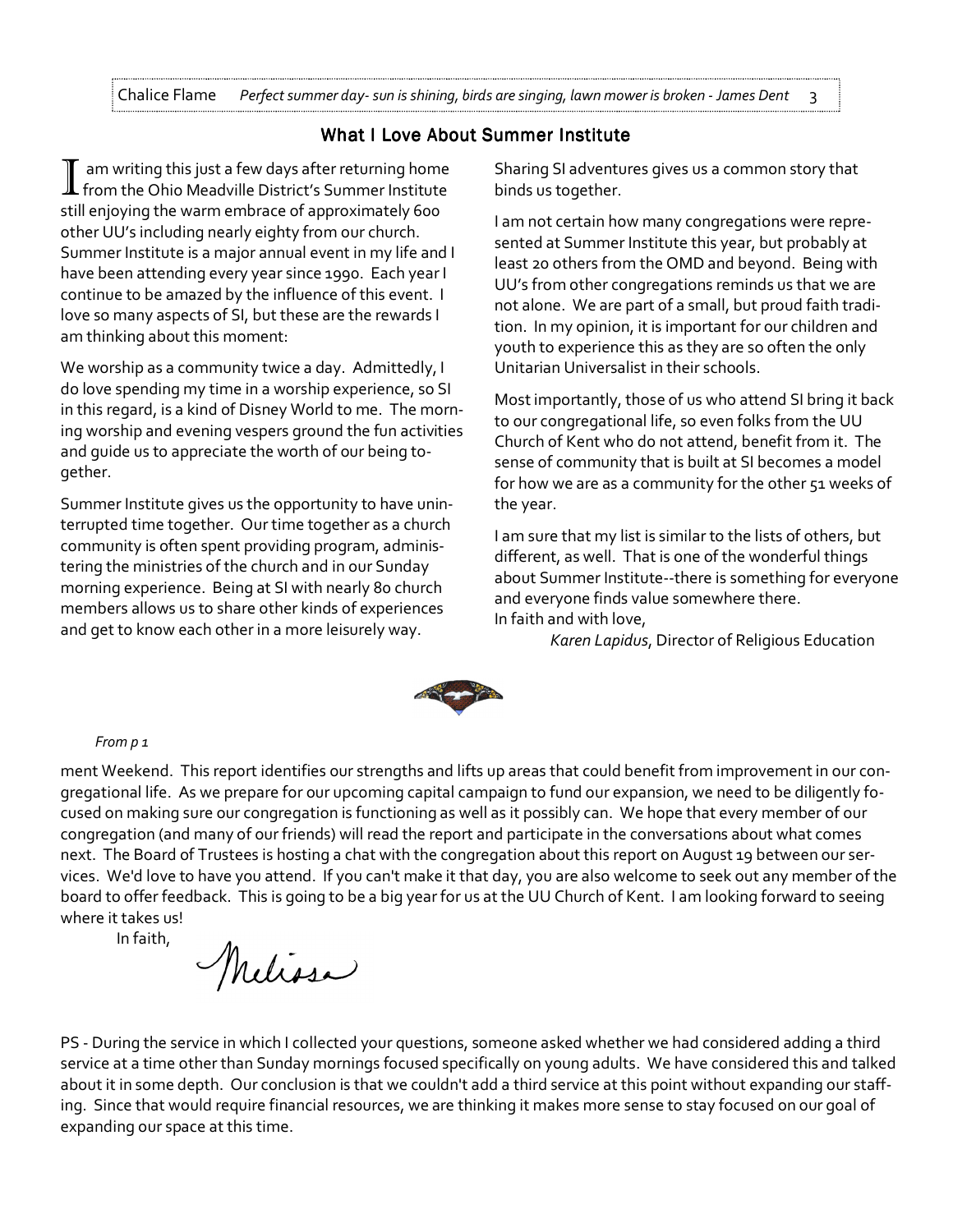Chalice Flame Perfect summer day- sun is shining, birds are singing, lawn mower is broken - James Dent 4

# Plea for County Clothing Center Volunteers

The Center needs:

- Shirts and shoes, coats and boots
- Cool sportswear and business suits
- Clothes for kids, pants and jeans
- All kinds of tops, stuff worn by teens

This apparel- plus house wares, linens, books, and more are all available free to customers who pass through the doors of the County Clothing Center. Clothing and other donations are generously given by Portage County residents (including UU's!) but that's just the beginning. Goods must be triaged, sorted, inspected, hung on hangars, presented to shoppers on racks or bins, and, finally, bagged when selected to take home by customers. Since the center has just one paid employee, its director, all the rest of this labor must be done by other folks, mainly its volunteers. That's five days and two evenings a week of staffing.

Kent's Unitarian Universalist Church has a longtime and firm commitment to providing such volunteer service. Our time slot is the second and fourth Wednesday of the month from 10AM to 2PM; the location is 3377 State Route 59 (just west of Ravenna). The Center as a whole now needs more volunteers and the Unitarian group is no exception. Unfortunately, attrition happens and we must ask for new help. It's really quite an opportunity, though: decades of exotic and humdrum-fashions parade before your eyes as you hang and sort, you have a chance to serve the community person to person, and there's the satisfaction of recycling goods which might otherwise be tossed in the trash or worse.

If you are interested and available on Wednesdays, please give me a call for more information and encouragement. We'd really welcome your participation in clothing the county.

 Debby Newberry, UU Church Clothing Center Volunteer Coordinator

Debby and her husband are long-time supporters of UUCK. Caroline Arnold asked her to take over Caroline's position as the UU Volunteer Coordinator - Ed.

> Logan Bialik related her social justice experiences in Haiti as part of a service in July.

## **Justice General Assembly Presentation**

Sunday, August 19 in Fessenden Hall 12:30 to 2:00

Our Justice General Assembly in Phoenix this past June was a powerful experience. We want to share it with you! Please bring your lunch and join us for a presentation about the meaningful moments and abundant inspiration we have brought home with us. We'll include a few video clips as well as our stories. Lee Brooker and Kristina Spaude will join Rev. Melissa in presenting.

# **Book Group Meeting**

The Book Group will be meeting on Tuesday, August 14 at 6 pm in the home of Annie Brightbill. For those wishing to carpool, we will meet at the church at 5:15 pm. Annie will be making one of her delicious dinners for us. This month we are reading The Paris Wife: a Novel by Paula McLain. A deeply evocative story of ambition and betrayal, The Paris Wife captures a remarkable period of time and a love affair between two unforgettable people: Ernest Hemingway and his wife Hadley. In September we will be reading Lake of Dreams by Kim Edwards. If you have any questions you may contact Bonnie Harper.

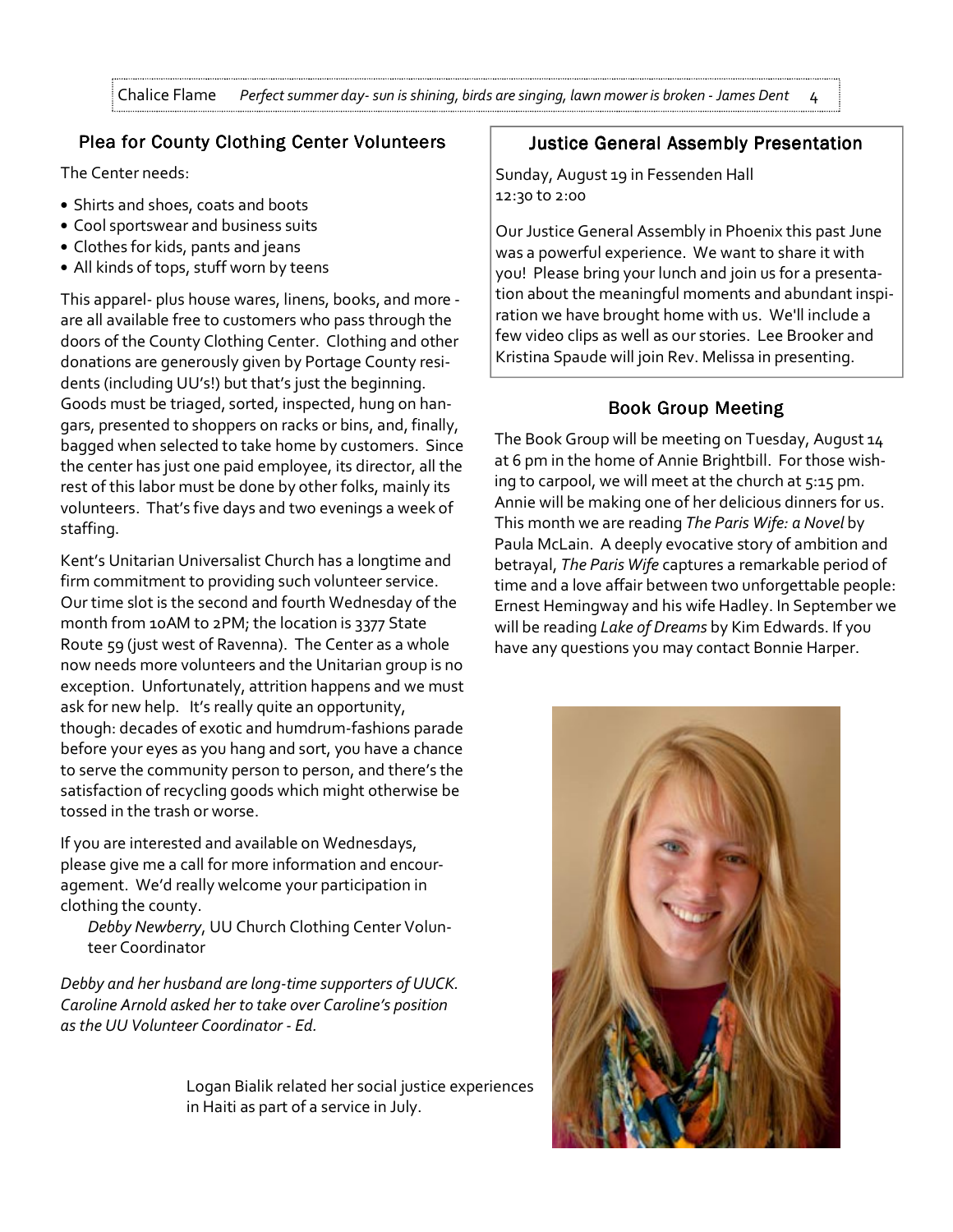#### August Musings from the Moderator

A Communion of People

Our stay here is a communion a communion of people with ideas and feelings to share and with time to learn the ideas and feelings of each other. a communion of people who are seeking to live their lives as fully as possible who welcome this opportunity to live with others to learn from them to teach them to help them to be helped by them to have fun with them to love and be loved by them a communion of people who - if they cannot welcome- at least recognize the need for struggle for anguish for disappointment and for sorrow and who hope somehow to Reach that ultimate commitment which will give our lives tremendous meaning. —Judy Deutsch, from Stopping Places, UUA, 1974 (as presented as a chalice lighting on the CLF home page)

This reading was taken from the website of The Church of the Larger Fellowship, the UU on-line congregation. The director and minister of the site, Rev. Meg Riley, was the theme speaker for our summer retreat/camp, Summer Institute, held during the second week of July at Kenyon College. As part of her presentations, Meg challenged us to spread our good news, to be connected, and to use social media as a major means for this evangelism.

What can this challenge mean to UUCK? We can celebrate that we already have an engaging and informative website and a Facebook page. How else can our communion/community be shaped by these emerging technologies? How might they help us connect with the larger world? There are discussions starting about using "Ted Talks" as a possible Adult Religious Education class. Could video homilies be used for Wednesday Vespers? Meg challenged us to risk making our own videos to explore who we are and what we value and to post these as offerings that could go viral! The Arlington, Virginia church was cited as an excellent example of a congregation that is using social media in very engaging and friendly ways. Check out their website. -- ucava.org

Yours in faith, Kathie

Please welcome Randy Ruchotzke as the new Trustee for Buildings and Grounds He must like it, because this is his second time in this position.

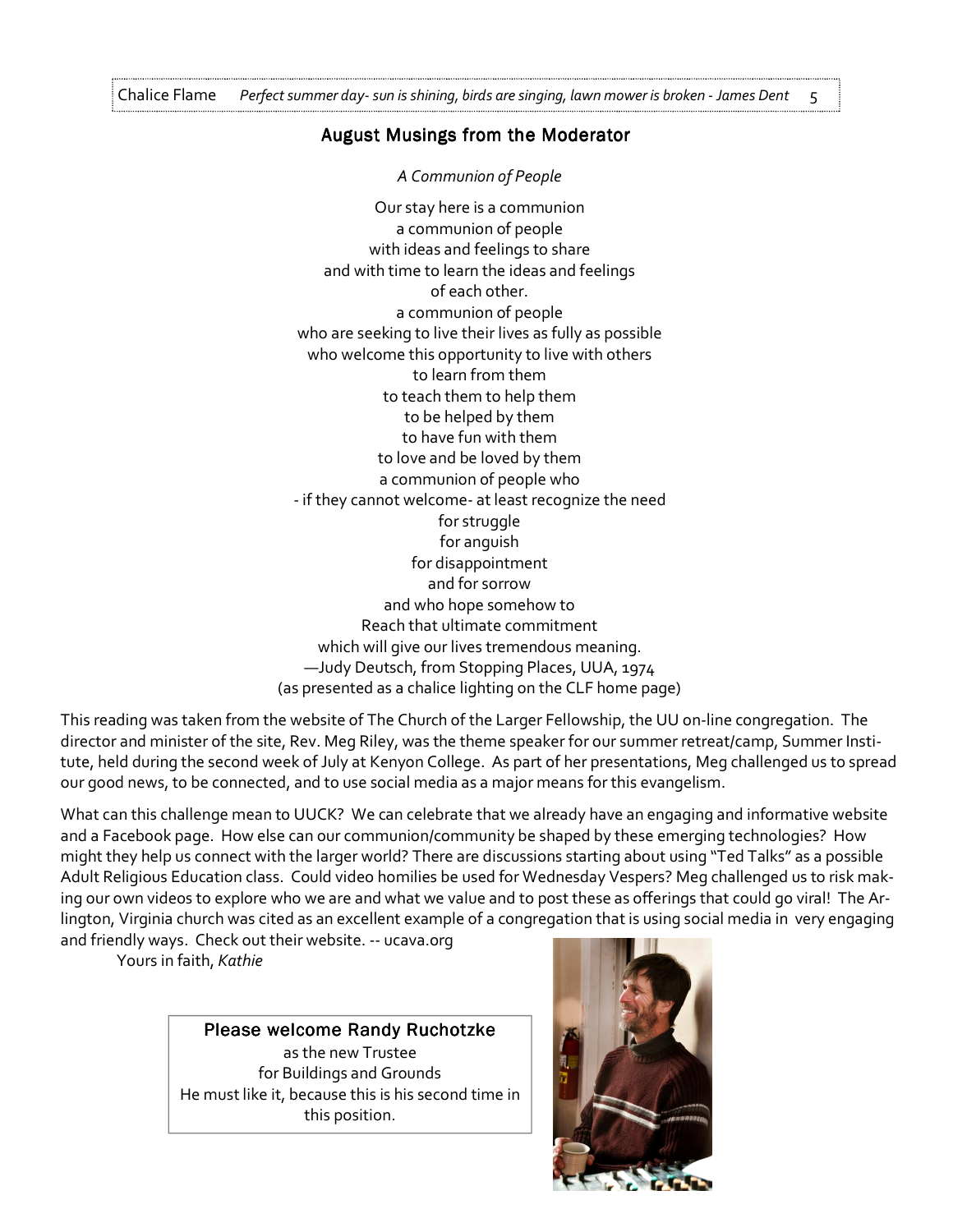# From the Library

 $\mathbf{F}$ he Library committee would like to remind all who donate books to the Library to please use the yellow donation form on top of the bookcase. This information will help us to acknowledge donors in a timely manner.

#### Book Reviews

The category we circulate most at the UUCK Library is "Meditation". We have collected a number of the UUA meditation annuals. Several of special interest are mentioned below.

Been in the Storm So Long, by Rev. Mark D. Morrison-Reed, ed. by Jacqui James, Skinner, 1991. There has been renewed interest in this title in light of the 2006 General Assembly's responsive resolution on racism and classism. This stirring volume features more than 40 selections from the spirited voices of 29 African Americans. Contributors include David H. Eaton, Marjorie Bowens-Wheatley, Rosemary Bray McNatt, Thandeka, Egbert Ethelred Brown, and more.

Morning Watch, by Rev. Barbara Pescan (Skinner, 1999.) Rev. Pescan attended the Akron UU Church as a teen. She retired as senior minister of the Unitarian Church in Evanston, Illinois with her partner, Ann Tyndall, in 2011. Her poems have appeared in Singing the Living Tradition, First Days Record, and the Journal of Liberal Religious Response.

Martha Kluth

## Marion Yeagler - Incoming Trustee

As a member of the Unitarian Universalist Church of Kent, I have found the resources and training of the OMD and the UUA to be invaluable. Workshops and online training material have helped me grow in my ability to serve my congregation and the church as a whole in the areas of membership, hospitality, fellowship, stewardship, religious education and more. I hope to help facilitate increased participation by the entire district, in workshops, webinars and other district events.

Marion has been a member of the Unitarian Universalist Church of Kent for over 20 years where she is currently co-chair of the Membership Team, past co-chair of the Stewardship Team, and is lead member of the Growth and Vitality Team. Marion is a former Trustee on the UU Church of Kent Board of Trustees, and performed many other committee and organizational functions at the church. She has attended Summer Institute for seven years.

# **Spiritual Cinema**

Please join us for Spiritual Cinema on Friday, August 10 at 7:00 PM. We will watch the motion picture, "Contact" (1997) which was written by the late Dr. Carl Sagan. Dan Flippo has volunteered to screen the movie in his home and has room for at least 14 people. Please RSVP to Dan. You can visit our website for additional information including the movie trailer.

Dan Flippo



Dani Beale and Paxton at the church picnic.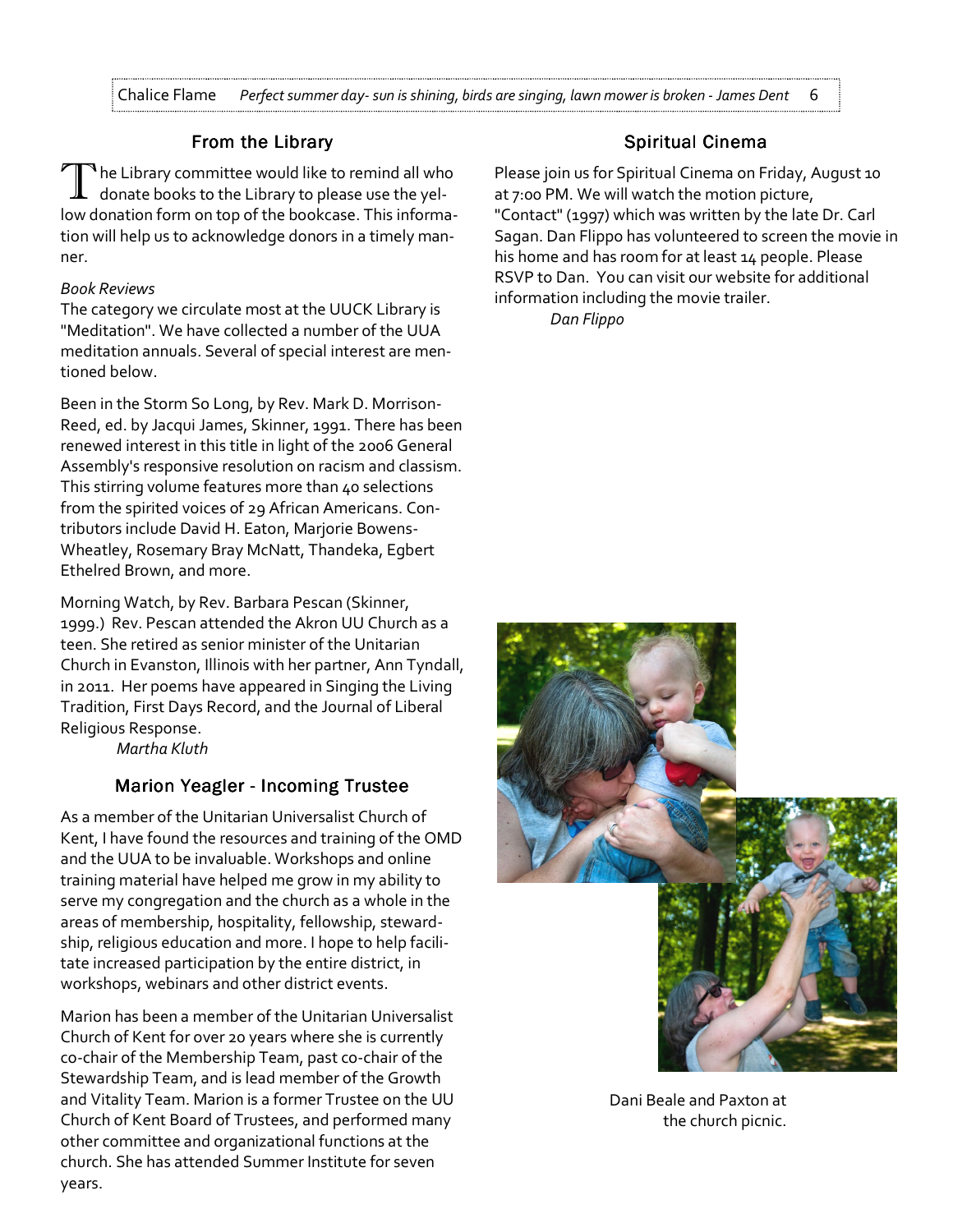Chalice Flame Perfect summer day- sun is shining, birds are singing, lawn mower is broken - James Dent 7

| 29<br>10:30 One service only<br>11:30 Pancake bkfst<br>$7-9$ AA FH                  | 30<br>5:30-6:30 Tai Chi                                              | 31<br>5-7:00 FinSecs EA                           | $\mathbf{1}$<br>Lughnasadh Sab-<br>bat (CUUPS) | $\overline{2}$ | $\overline{\mathbf{3}}$ | 4                                                            |
|-------------------------------------------------------------------------------------|----------------------------------------------------------------------|---------------------------------------------------|------------------------------------------------|----------------|-------------------------|--------------------------------------------------------------|
| !@:30-2:30 Social Jus-<br>tice EA<br>$7-9$ AA FH                                    | 6<br>10:30-12:30 Library F<br>5-7:00 FinSecs EA<br>5:30-6:30 Tai Chi | 7                                                 | 8<br>7:30-9:30 Board<br>mtg EA                 | 9              | 10                      | 11                                                           |
| 12<br>9-11a New UU class EA<br>$7-9$ AA FH                                          | 13<br>5-7:00 FinSecs EA<br>5:30-6:30 Tai Chi                         | 14<br>Noon - Retiree's lunch<br>5-7:00 FinSecs EA | 15<br>630-9:30 Member-<br>ship $F$             | 16             | 17<br>6p-12a OMD YAC    | 18<br>12a-9a OMD YAC                                         |
| 19<br>9-11a New UU class EA<br>12:30-2 GA presentation<br><i>p</i> 4<br>$7-9$ AA FH | 20<br>5:30-6:30 Tai Chi                                              | 21<br>5-7:00 FinSecs EA<br>6-9 RE cmte $F$        | 22                                             | 23             | 24                      | 25<br>9a-3p Board retreat<br>11:30-5:30 OWL par-<br>ents $F$ |
| 26<br>Ingathering<br>12:45-2:45 Calendar<br>$m$ tq $-EA$<br>7-9 AA FH               | 27<br>5-7:00 FinSecs EA<br>5:30-6:30 Tai Chi                         | 28                                                | 29<br>6-8:00 Sunday Pqm<br>cmte EA             | 30             | 31                      | $\mathbf{1}$<br>3-6:00p church re-<br>served                 |

# **August Church Events**

Tai Chi: 7:00 Advanced, 7:30 Intermediate, 8:00 Beginner - Yoga and Tai Chi are held in Fessenden Hall EA- Eldredge Annex; FH- Fessenden Hall; FL- Founders' Lounge; L- Library; S-Sanctuary; N- Nursery; FC– Family and Community Services bldg. Calendar does not reflect changes or additions after July 21

A complete and up-to-date church calendar can be viewed at http://www.localendar.com/public/uukent or through a link on our website at www.uukent.org.



Amazing - 78 Kent UU's attended Summer Institute this year. More amazing - 76 of them showed up for the photo!